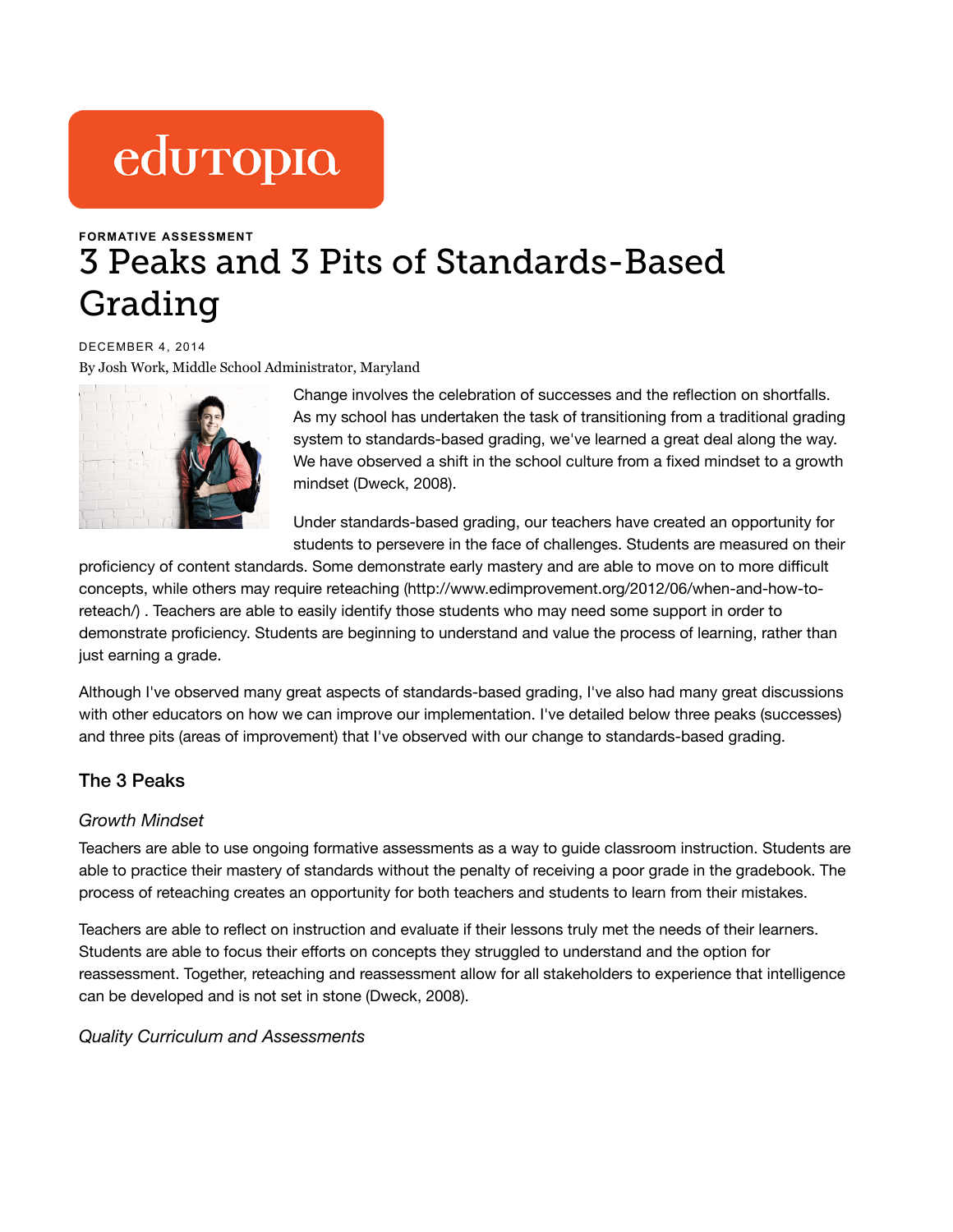Standards-based grading requires me to closely examine the actual standards of my content and evaluate the predetermined objectives. Without a clear set of measurable standards, there cannot be quality classroom instruction.

This year has been challenging, as departments have had to redesign instruction and assessments in order to create the opportunity for students to demonstrate proficiency. I've also been able to design assessments that allow for multiple methods of demonstrating mastery of content standards. Although this process has been a lot of work, I've never felt more involved in my curriculum.

#### *Clear Communication*

Standards-based grading allows me to clearly communicate with students and parents where individuals are with their understanding of each concept. No longer are students able to hide behind weighted averages and positive academic behaviors such as attendance.

Students should be motivated toward mastery of the material and not demotivated by trying hard and still getting a bad grade on an assessment, only to have to move right along to the next concept without gaining any insight. Standards-based grading allows me to clearly communicate with students about why they did poorly on the previous assessment, and to offer them a chance to work harder toward gaining mastery of the material and demonstrating their ability to achieve.

# The 3 Pits

## *Teaching Responsibility*

"I like the overall goal. But I don't want children to always think they can re-do things so they don't try their best the first time" (anonymous parent). I've had many parents communicate a similar concern to me throughout the school year so far. Although some are grateful for reteaching and reassessment, others are worried that we are not preparing their children for the "real world." I communicate to these parents that we are trying to encourage students to value persistence and appreciate effort in order to reach higher levels of achievement, which will benefit them into adulthood.

## *More Time?*

All educators experience the need for more time in the school day, week, month, and year! Reteaching and reassessment opportunities have created additional work for classroom teachers. They are now grading assessments and subsequent reassessments which can take up a significant amount of time.

Many teachers utilize their regular classroom time for reteaching while allowing those students who demonstrated mastery to move on to more challenging concepts independently. Scheduling reassessments has been a challenge, as some teachers have digital assessments that require the computer lab. As more teachers convert to digital assessments and reassessments, the demand for technology has increased schoolwide.

## *Remaking the Wheel*

Although I feel more connected to my curriculum, it's because I find myself redesigning many formative and summative assessments. Some of the activities or projects that I'd previously used in my classroom had been passed on to me by veteran teachers. Upon closer examination, these resources were very well designed but did not effectively offer the opportunity for students to demonstrate proficiency of content standards. I believe